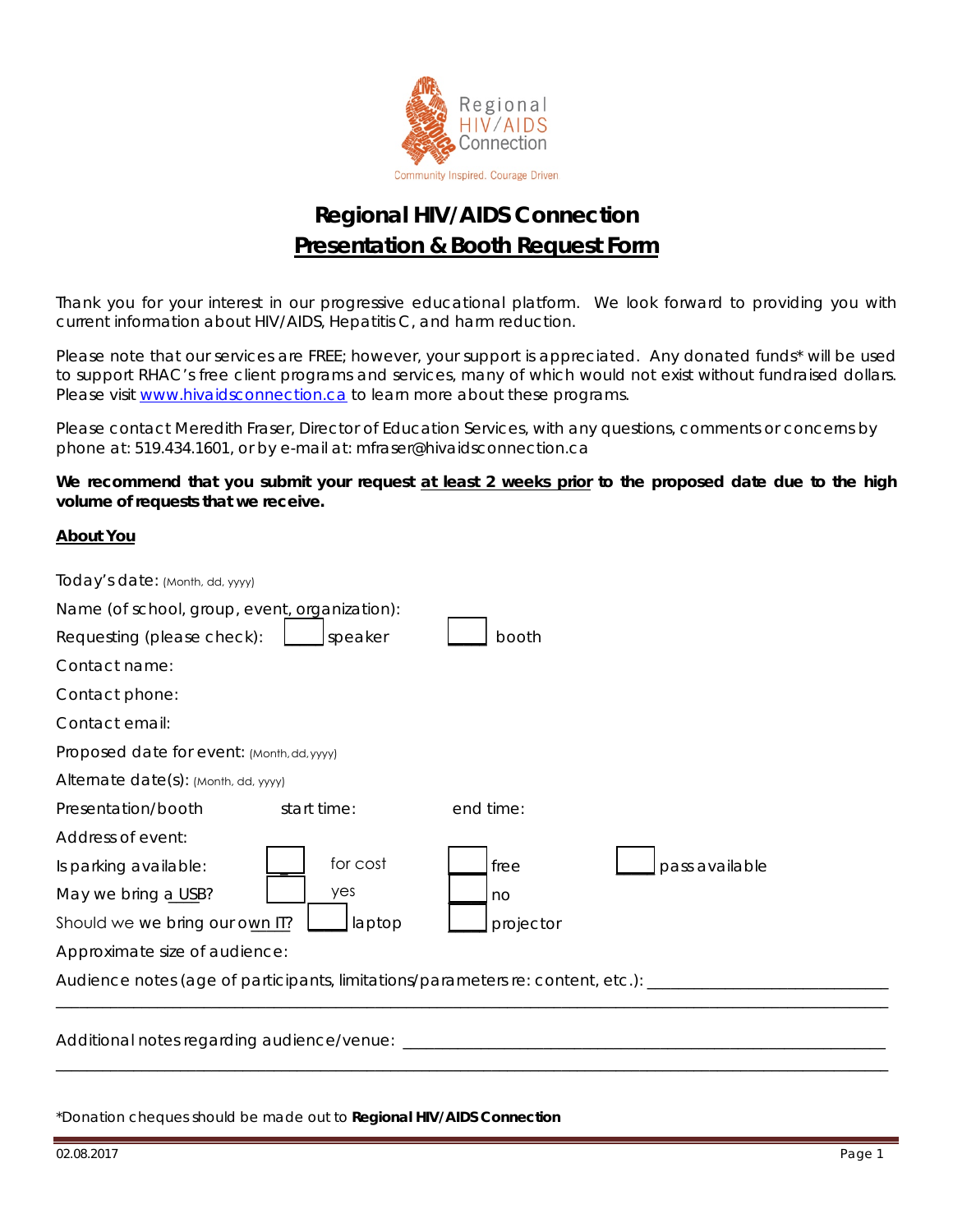#### **What are you looking for? (Topics)**

| at least 1 hour<br><b>HIV/AIDS Basics</b>                                                                                                                                                                                                                                                                                         | includes key definitions and information about HIV/AIDS,<br>testing, prevention, treatment, stigma/discrimination, and<br>living well with HIV                                                                                                                                                                                                                 |  |  |  |
|-----------------------------------------------------------------------------------------------------------------------------------------------------------------------------------------------------------------------------------------------------------------------------------------------------------------------------------|----------------------------------------------------------------------------------------------------------------------------------------------------------------------------------------------------------------------------------------------------------------------------------------------------------------------------------------------------------------|--|--|--|
| at least 1 hour<br><b>Hepatitis C Basics</b>                                                                                                                                                                                                                                                                                      | includes key definitions and information about Hep C,<br>testing, treatment, stigma/discrimination, and living well<br>with Hep C                                                                                                                                                                                                                              |  |  |  |
| <b>Harm Reduction Basics</b><br>at least 1 hour                                                                                                                                                                                                                                                                                   | includes key definitions and principles of harm reduction.<br>Harm reduction (HR) includes perspectives that value<br>individuals' dignity, choice, and autonomy. HR also<br>includes activities/resources/information that can reduce<br>potential harms that may be associated with substance<br>use, without requiring that a person stop using substances. |  |  |  |
| What can we bring with us?                                                                                                                                                                                                                                                                                                        |                                                                                                                                                                                                                                                                                                                                                                |  |  |  |
| Condoms<br><b>Internal</b><br>external<br>both<br>Lubricant<br>Sample harm reduction materials<br>(harm reduction materials = ties, cookers, syringes, etc.)<br>Informational resources*<br>*(Pamphlets, brochures, etc.)<br>Do you have any needs/requests for accommodation/additional items that we should be aware of? Please |                                                                                                                                                                                                                                                                                                                                                                |  |  |  |
| note that we are more than happy to accommodate additional requests where possible.                                                                                                                                                                                                                                               |                                                                                                                                                                                                                                                                                                                                                                |  |  |  |
|                                                                                                                                                                                                                                                                                                                                   |                                                                                                                                                                                                                                                                                                                                                                |  |  |  |
| Permission to Film?                                                                                                                                                                                                                                                                                                               |                                                                                                                                                                                                                                                                                                                                                                |  |  |  |
| we are granted permission to film.<br>Yes<br>No                                                                                                                                                                                                                                                                                   | We are currently developing a series of video resources to be used for educational purposes. May we have<br>your permission to film this presentation? Our focus for filming will be the presenter, rather than participants.<br>However, we will follow up with presentation participants on the day of the presentation to secure consent if                 |  |  |  |

### **Section IV: Follow up -** *Agency use only***:**

| Received by: | Date: | Staff responsible:                                                                               |
|--------------|-------|--------------------------------------------------------------------------------------------------|
|              |       | Has confirmation of receipt of form been communicated via e-mail or phone: $\Box$ yes $\Box$ no? |